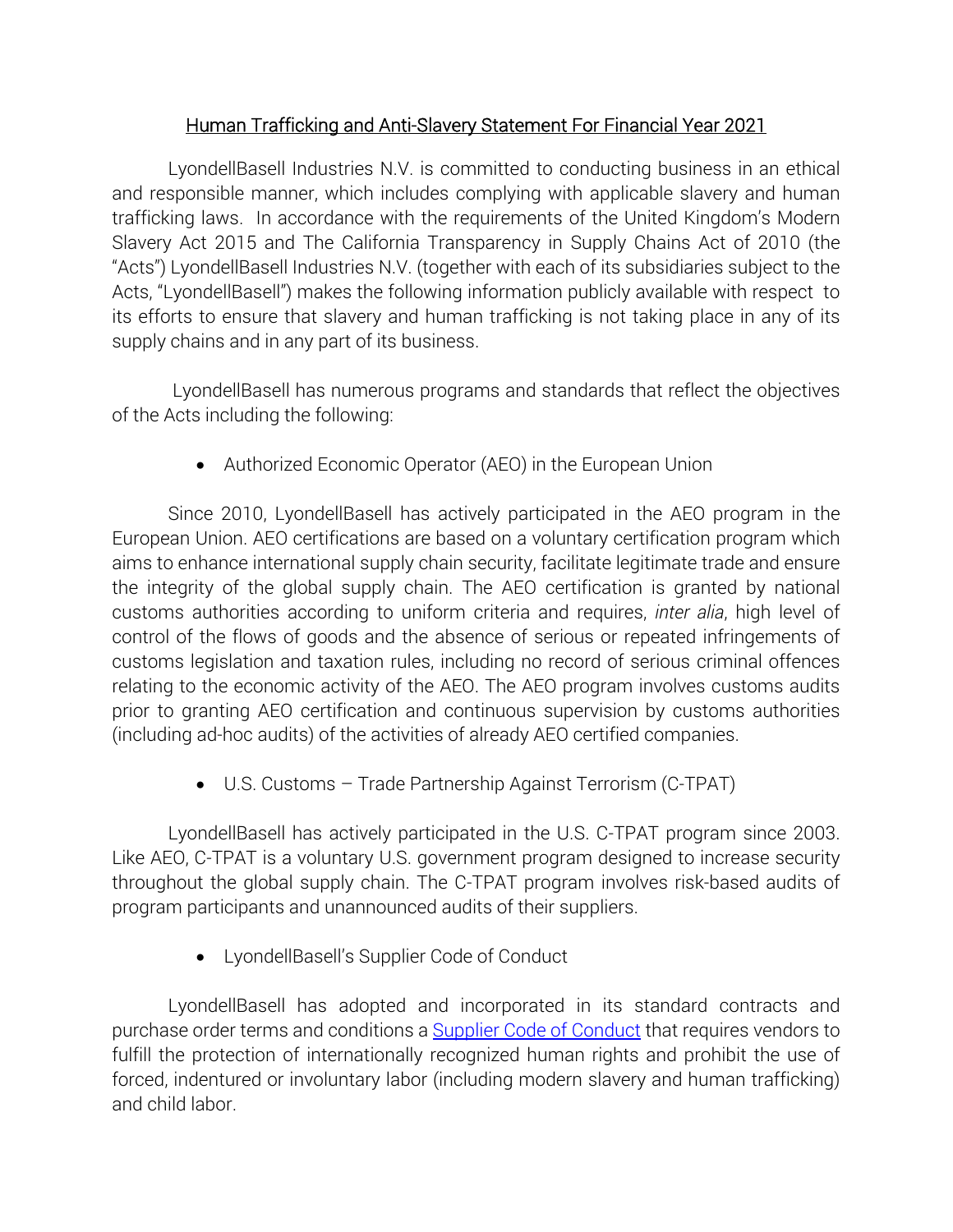LyondellBasell's Code of Conduct

LyondellBasell's Code of Conduct embodies our dedication to conducting business ethically and responsibly by obeying the law and enabling a safe and productive work environment. LyondellBasell's Code of Conduct states that "we take great care to uphold human rights in all of our operations and facilities, regardless of local custom. We recognize that our Company has a responsibility to respect and protect human rights by doing the following: We do not use child or forced, indentured or involuntary labor."

All employees, officers, directors, and anyone doing business on behalf of LyondellBasell are expected to know and abide by this Code of Conduct at all times. Rigorous training on the content and application of the Code of Conduct is mandatory for each and every employee, and each employee must periodically acknowledge that they have read, understood, and agree to comply with the Code of Conduct. LyondellBasell takes seriously and fully investigates all potential Code of Conduct violations. The failure to report any suspected Code of Conduct violation or misconduct immediately may also be considered a violation of the Code of Conduct. When an allegation of an employee Code of Conduct violation is substantiated, the relevant management team reviews the investigation findings and determines disciplinary action consistent with the severity of the violation. Disciplinary action can include verbal or written warning, suspension with or without pay, demotion or, for the most serious offenses or repeated misconduct, employment termination.

While LyondellBasell frequently reviews its policies and procedures, the initiatives listed above represent the current extent of LyondellBasell's (1) verification of product supply chains to evaluate and address slavery and human trafficking risks in furtherance of the Acts (LyondellBasell may not conduct such verifications through third-parties); (2) auditing of suppliers to evaluate supplier compliance with LyondellBasell's standards regarding the Acts (LyondellBasell does not necessarily conduct such audits in an independent or unannounced manner); (3) requirements of direct suppliers to certify that the materials incorporated in LyondellBasell's products comply with laws regarding slavery and human trafficking in the countries where the suppliers do business; (4) maintenance of internal standards and processes for employees and contractors who fail to meet company standards regarding the Acts; and (5) the provision of training for employees who have direct responsibility for supply chain management on this subject matter.